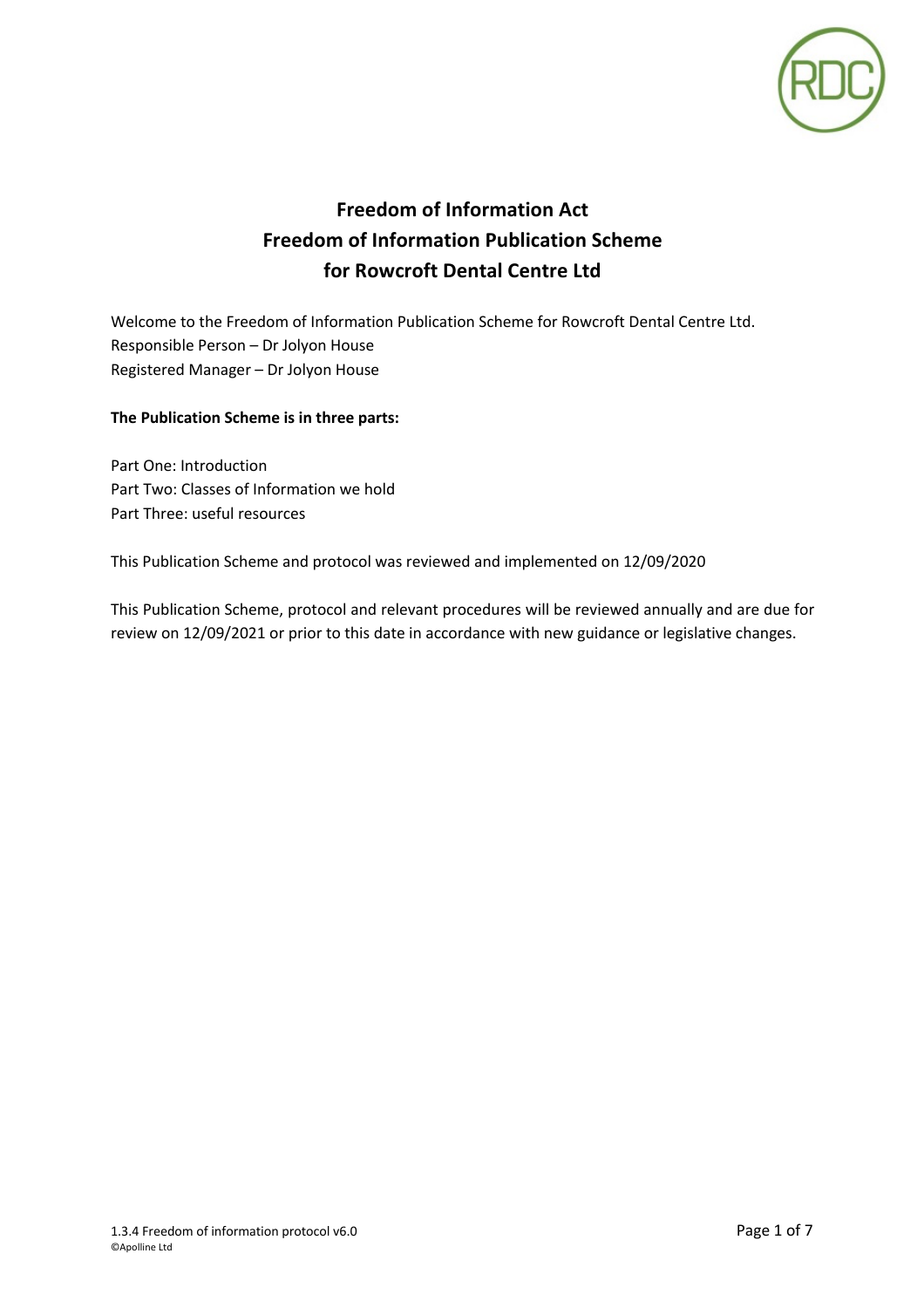

#### **Part One: Introduction**

#### **Our Publication Scheme**

This Publication Scheme is a guide to the information routinely published by Rowcroft Dental Centre Ltd. It is a description of the classes and types of information about our Practice and our team that we make publicly available. By having such a Scheme, we are undertaking to make available to members of the public the information in the classes listed in Part Two of the Scheme. We review the Scheme at regular intervals and monitor how it is operating.

It is important to us that this Scheme meets your needs and we have designed it to be a route map so that you can find information about Rowcroft Dental Centre Ltd easily.

## **Your rights in relation to Freedom of Information, the Data Protection Act and Access to Patient Records legislation.**

At the present time, in addition to accessing the information identified in this Publication Scheme, you are entitled to request other information about Rowcroft Dental Centre Ltd from Dr Jolyon House.

We may not always be able to provide some or all of the information you request. If we are unable to provide the information you have requested, we will explain the reasons why.

Under the Data Protection Act 2018, you are also entitled to access your clinical records, or any other personal or sensitive information held about you by our practice.

Please contact Dr Jolyon House if you would like access to or a copy of your clinical records.

Rowcroft Dental Centre complies with the Data Protection Act 2018, including the requirements of the General Data Protection Regulations (GDPR).

#### **Feedback**

We welcome suggestions about how our service might be improved.

Any suggestions or comments about how we could improve our service can be given verbally to the Practice Manager Kirsty Marriott or to any member of our team or by telephone 01453 750778.

If you prefer to write to us, please send your comments and suggestions to Dr Jolyon House at Rowcroft Dental Centre, 11 Rowcroft, Stroud, Glos, GL5 3AZ or please email us at reception@rowcroftdentalcentre.co.uk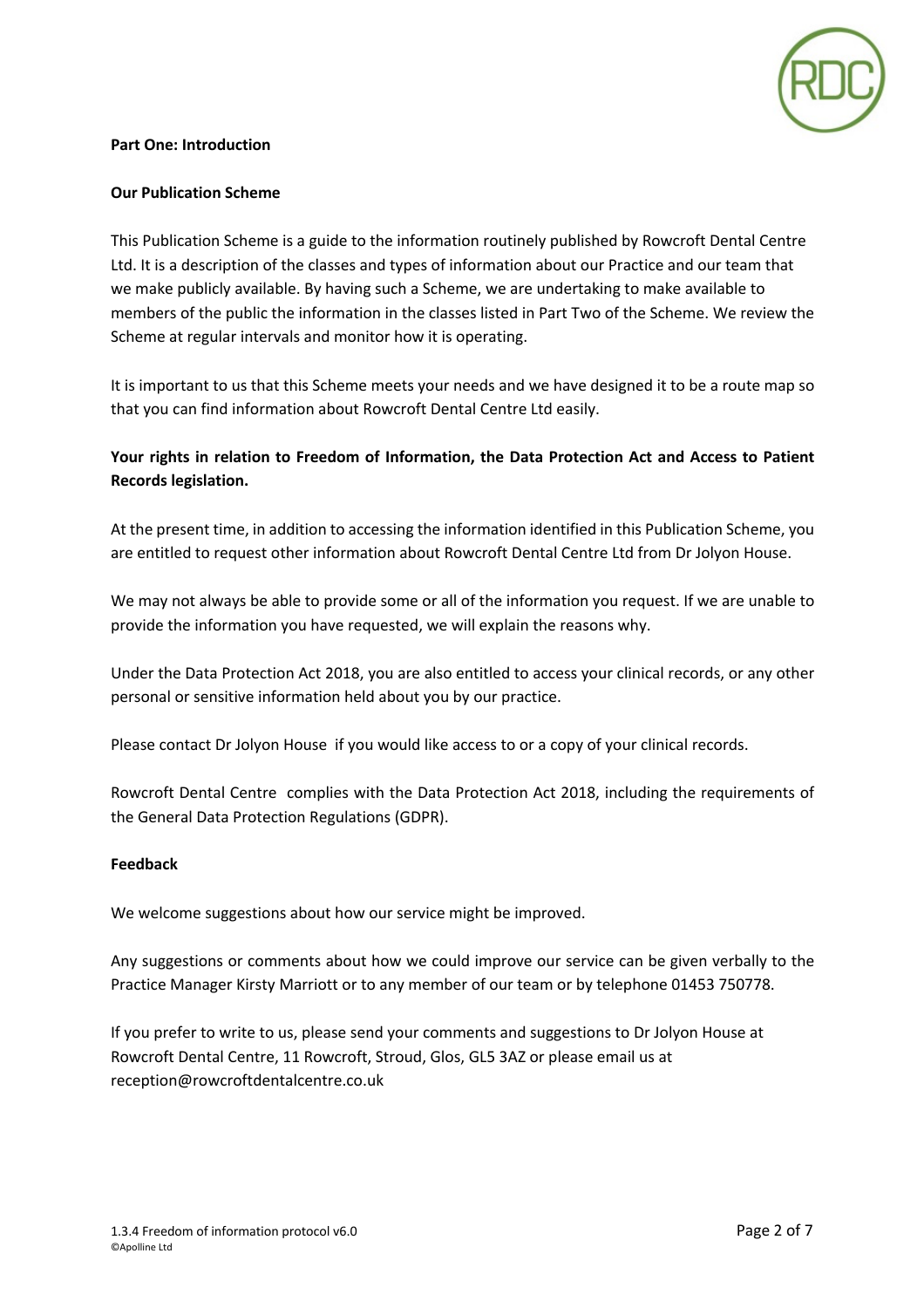

If you have a complaint about how we have handled your request for information, please speak to Dr Jolyon House in person, by telephone 01453750778 or should you prefer to write to us, please do so by post to Rowcroft Dental Centre, 11 Rowcroft, Stroud, Glos, GL5 3AZ or by email at reception@rowcroftdentalcentre.co.uk

If, having contacted us as described above you are not satisfied with the result of our procedure then a complaint may be made to:

If, having contacted us as described above you are not satisfied with the result of our procedure then a complaint may be made to:

The General Dental Council, 37 Wimpole Street, London, W1M 8DQ (the dentists' registration body) Phone: 0207 167 6000. Email: standards@gdc-uk.org

The Care Quality Commission at Citygate, Gallowgate, Newcastle upon Tyne NE14PA Phone Email 03000 616161. Email: enquires@cqc.org.uk

## **Part 2**: **Classes of Information**

The information that we hold is reviewed regularly, retained or disposed of in accordance with the Data Protection Act 2018 and Section 46 of the Code of Practice for Record Management.

The classes are grouped into broad categories as follows:

- 1. Who we are.
- 2. Our services.
- 3. Complaints.
- 4. Regular Publications and Information for the Public.
- 5. This Publication Scheme.

## **Who we are**

The following people are part of the dental team at Rowcroft Dental Centre Ltd.

#### **Dentist(s):**

Dr Jolyon House BDS, (M), GDC 68448 Dr Robert Oldham BDS, (M), GDC 48881 Dr Amanda Briggs BDS, (F), GDC 62746 Dr Dimitrios Ntanos DDS, (M), GDC 221636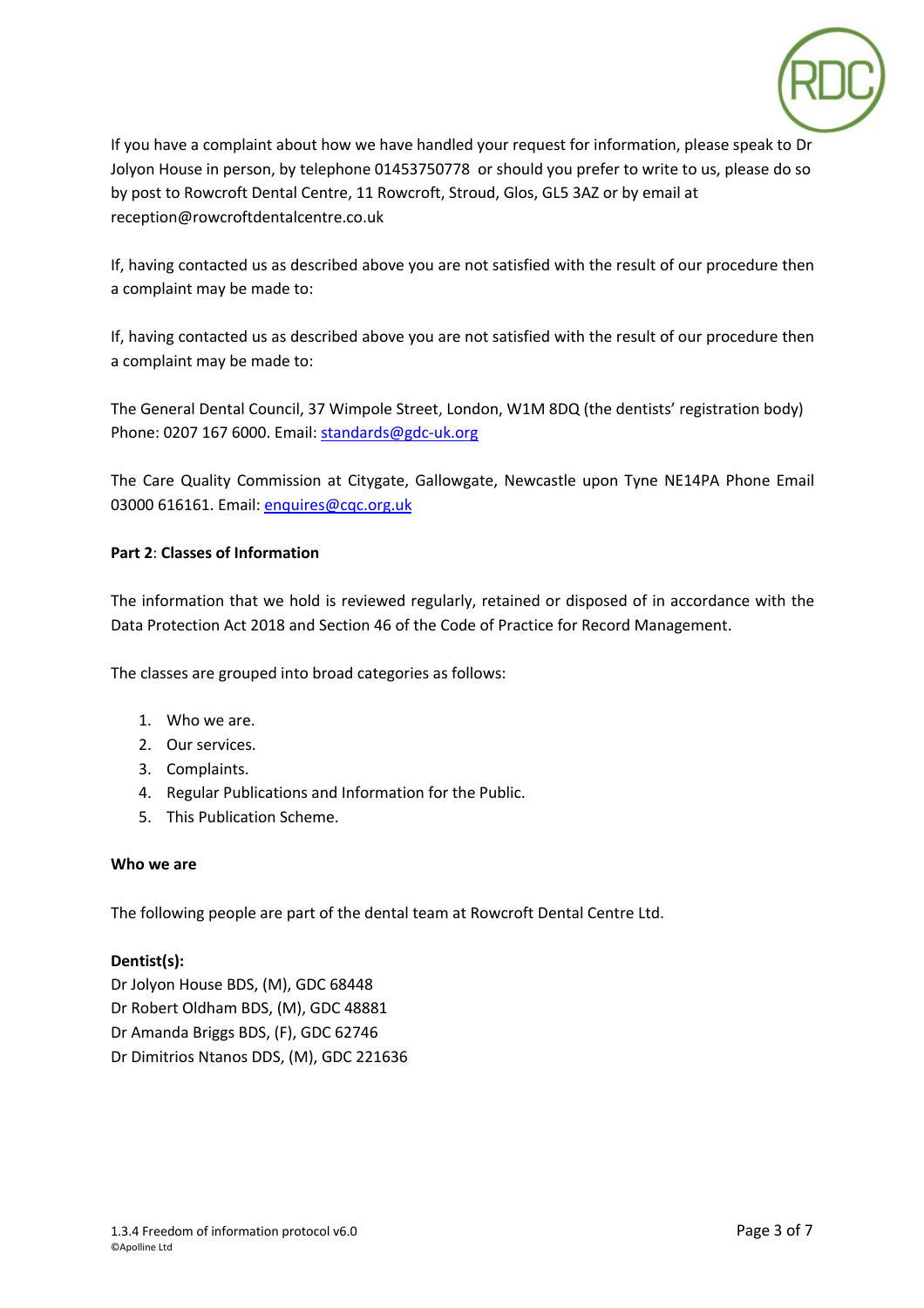

## **Hygienists and Therapists:**

Mrs Lisa Rodway, (F), GDC 6481 Miss Rebecca Lonergan, (F), GDC 177190 Miss Natalie Francis, (F),GDC 258407

## **Practice Manager(s):**

Miss Kirsty Marriott

#### **Dental nurses:**

Mrs Julie Penny Miss Susan Humphreys Miss Rachel Taylor Mrs Wendy Parry Miss Jessica Austin Miss Lisa Jordan Mrs Catherine Carter Miss Saskia Barnes **Dental receptionist(s):** Mrs Jean Harmer

#### **The Practice**

Practice name Rowcroft Dental Centre Ltd Address 11 Rowcroft, Stroud, Glos, GL5 3AZ Phone 01453 764762 / 750558 Email reception@rowcroftdentalcentre.co.uk Website: rowcroftdentalcentre.co.uk

Rowcroft Dental Centre complies with the Data Protection Act 2018, including the requirements of the General Data Protection Regulations (GDPR).

All personal and sensitive information about individuals is protected by the Data Protection Act and GDPR. Such information is never shared with third parties unless the individual has given their explicit consent for it to be shared.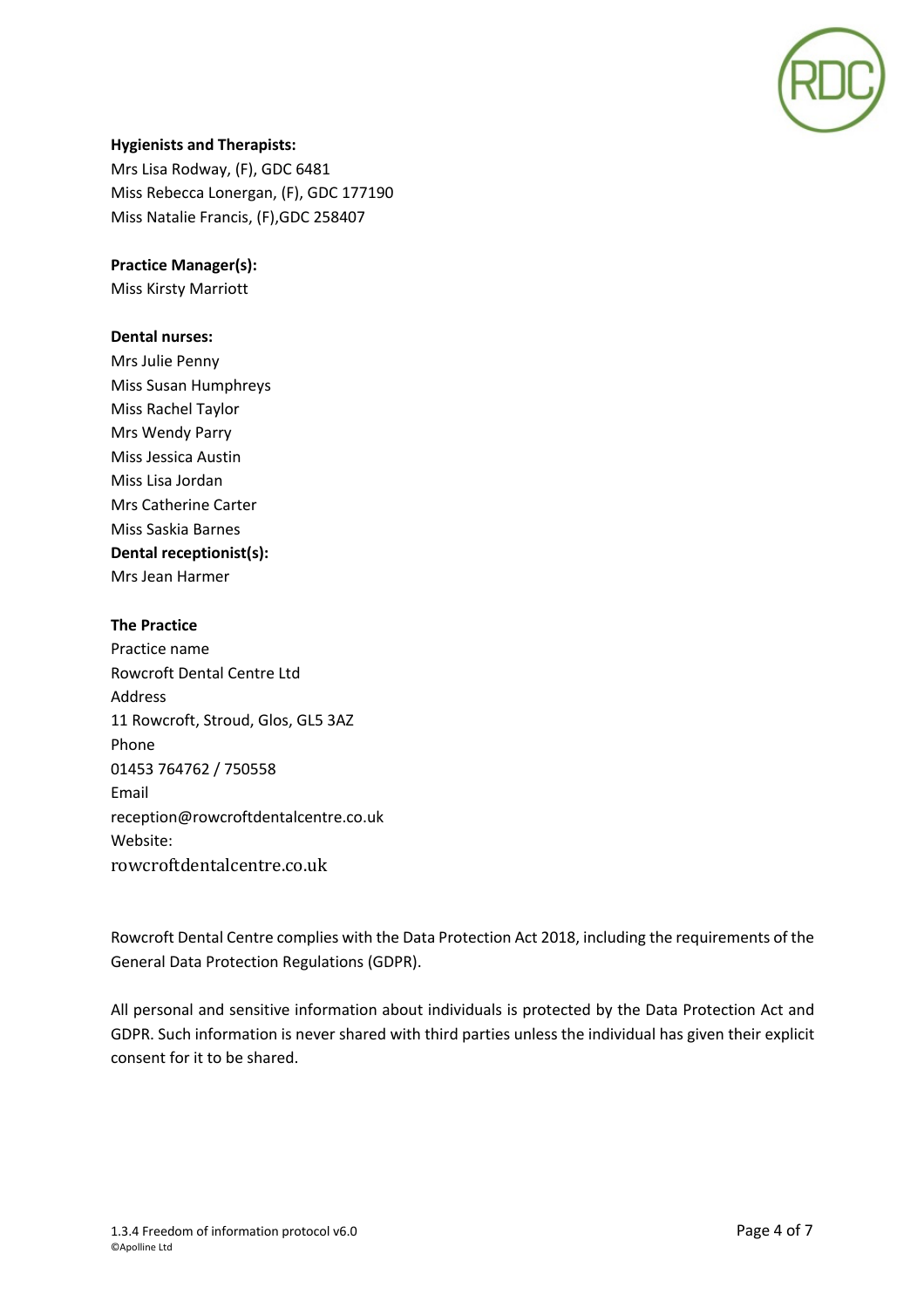

#### **Our Services**

The range of services we provide at Rowcroft Dental Centre is outlined below, together with any services provided by other agencies if relevant.

#### **Practice Premises**

Practice name Rowcroft Dental Centre Ltd Address 11 Rowcroft, Stroud, Glos, GL5 3AZ Phone 01453 764762 / 750558 Email reception@rowcroftdentalcentre.co.uk Website: rowcroftdentalcentre.co.uk

## **Hours of opening**

Monday: 8:30am to 5:00pm Tuesday: 8:30am to 5:00pm Wednesday: 8:30am to 5:00pm Thursday: 8:30am to 7:00pm Friday: 8:30am to 2:00pm Saturday: Closed Sunday: Closed

#### **Out of hours cover/emergency arrangements**

The practice offers remote out of hours emergency cover, evenings, weekends and all public holidays

#### **Access to our premises**

The practice is situated over three floors, there is easy access for all patients. Ground floor access and surgery is suitable for most users.

## **The languages we speak and the availability of interpreters**

English is spoken. Greek is spoken.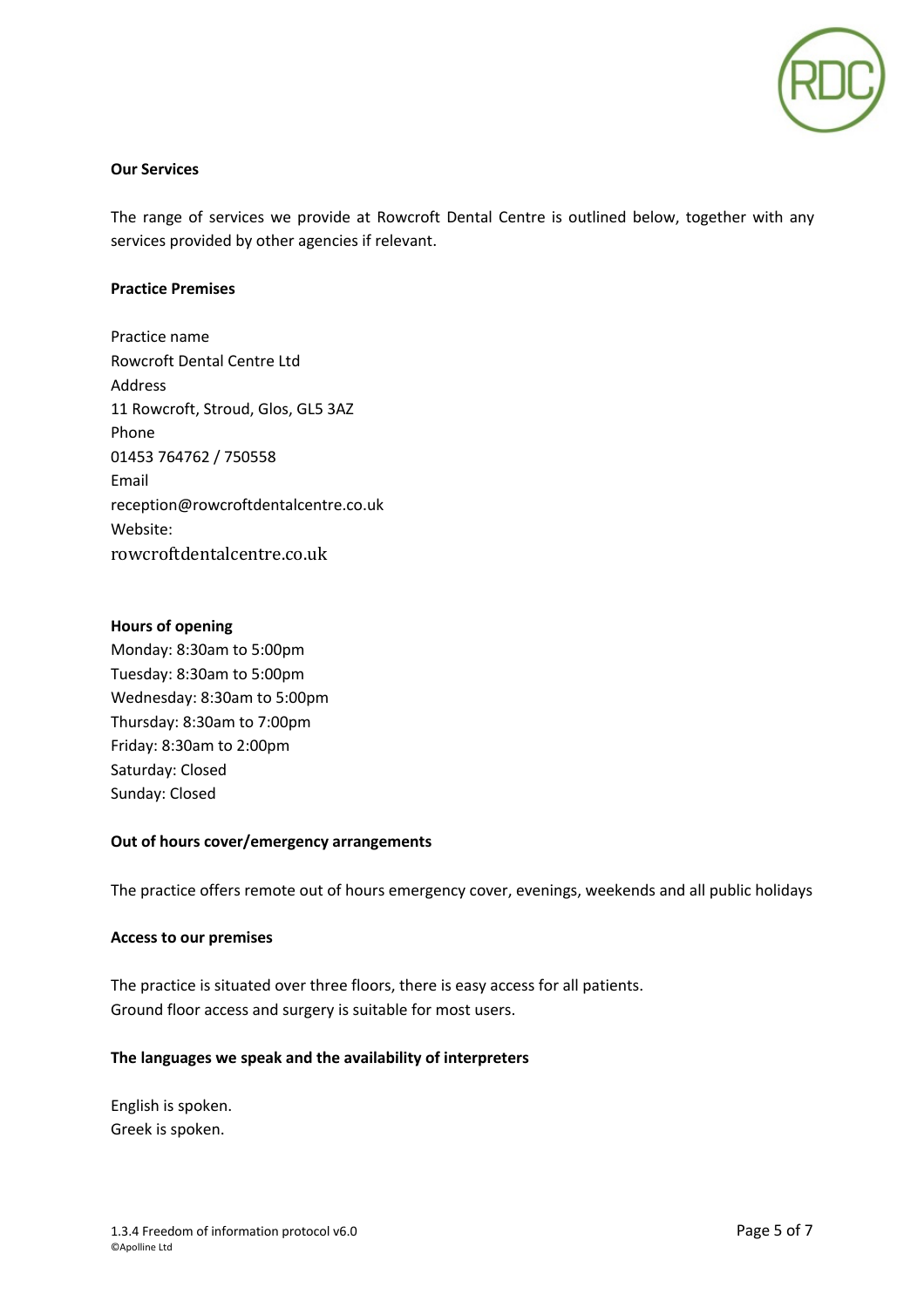

Chargeable Interpreter services can be made available.

#### **Clinical interests of dentists**

Rowcroft Dental Centre Ltd provides diagnostic, preventive, restorative and surgical dental procedures for both adults and children and has access for the disabled.

We also provide orthodontics, implants, and facial aesthetics.

#### **Information about infection control procedures**

Rowcroft Dental Centre complies with current infection control standards and practices. Our Infection Control policy and protocols ensure that we adopt current good practice requirements in all aspects of infection control. Instruments are autoclaved or are disposable. Personal Protective Equipment is routinely worn and is single use. All team members undertake regular update training in infection control procedures.

## **Complaints**

Rowcroft Dental Centre aims to ensure we provide high standards of patient care and service. If you have any concerns about any aspect of our care or service, please tell us and we will do all we can to resolve your issues to your satisfaction.

We have a comprehensive Complaints Policy, including a Code of Practice that lays out how we deal with concerns and complaints. Our team members receive regular update training in complaints handling and we have processes in place to learn from complaints.

If you require further details, please ask at reception for our Code of Practice for dealing with complaints.

Any concerns or issues should be raised with Dr Jolyon House. Alternatively, please speak to any team member, either in person or by telephone 01453 750778. If you prefer to write to us, please address it to Dr Jolyon House at Rowcroft Dental Centre, 11 Rowcroft, Stroud, Glos, GL5 3AZ or email reception@rowcroftdentalcentre.co.uk.

#### **Regular Publications and Information for the Public**

Our Privacy Policy and Privacy Notice contain details about how we protect personal and sensitive information. Details are published on our website rowcroftdentalcentre.co.uk.

We also publish information relating to the clinical services we provide for our patients on our website rowcroftdentalcentre.co.uk